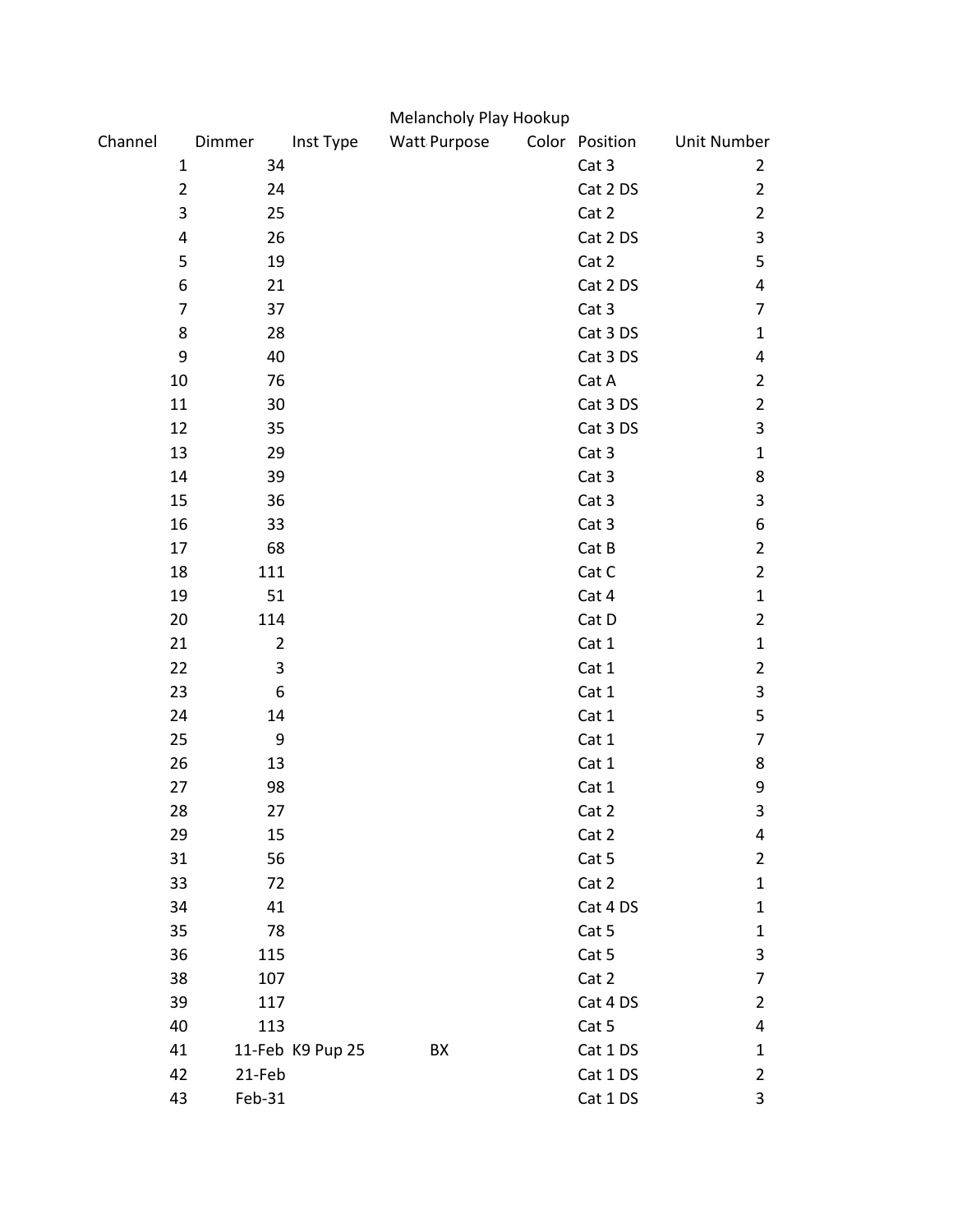| 44  | Feb-41 K9 Pup 45 | Pup Bx             | 1st E          | 5              |
|-----|------------------|--------------------|----------------|----------------|
| 45  | Feb-51           | Pup Bx             | 1st E          | 6              |
| 46  | Feb-61           | Pup Bx             | 1st E          | $\overline{7}$ |
| 47  | Feb-71           | US Pup Bx          | 2nd E          | 7              |
| 48  | Feb-81           | US Pup Bx          | 2nd E          | 8              |
| 49  | Feb-91           | US Pup Bx          | 2nd E          | 9              |
| 50  |                  | Pup Power          | 2nd E          | 6              |
| 51  | 77               | Color Wash         | Cat A          | $\mathbf{1}$   |
| 52  | 118              | Color Wash         | Cat D          | $\mathbf{1}$   |
| 53  | 67               | <b>UR Scroller</b> | Cat B          | $\mathbf{1}$   |
| 54  | 93               |                    | Cat C          | $\mathbf{1}$   |
| 55  | 109              |                    | <b>HL</b> Torm | $\mathbf{1}$   |
| 56  | 70               |                    | <b>HR Torm</b> | $\mathbf{1}$   |
| 57  | 94               |                    | Cat C          | 3              |
| 58  | 83               |                    | Cat B          | 3              |
| 59  | 31               |                    | Cat 3          | 5              |
| 61  | 121              | <b>UR Texture</b>  | 1st E          | $\overline{2}$ |
| 62  | 123              | <b>UR Texture</b>  | 1st E          | 3              |
| 63  | 120              | <b>UR Texture</b>  | 1st E          | 4              |
| 64  | 128              | <b>UL Texture</b>  | 1st E          | 8              |
| 65  | 130              | <b>UL Texture</b>  | 1st E          | 9              |
| 66  | 126              | <b>UL Texture</b>  | 1st E          | 10             |
| 71  | 119              | R Sides            | 1st E          | $\mathbf{1}$   |
| 72  | 148              | <b>USR Sides</b>   | 2nd E          | 4              |
| 73  | 136              | <b>USR Sides</b>   | 2nd E          | 5              |
| 74  | 129              | L Sides            | 1st E          | 11             |
| 75  | 146              | <b>USL Sides</b>   | 2nd E          | 10             |
| 76  | 147              | <b>USL Sides</b>   | 2nd E          | 11             |
| 81  | 38               |                    | Cat 3          | 4              |
| 82  | 16               |                    | Cat 2 DS       | 1              |
| 83  | 20               |                    | Cat 2          | 6              |
| 84  | 12               |                    | Cat 1 DS       | 4              |
| 85  | 10               |                    | Cat 1          | 4              |
| 86  | 4                |                    | Cat 1          | 6              |
| 91  | 173              | Wall Ups           | Floor          | 1              |
| 92  | 168              | Wall Ups           | Floor          | $\overline{2}$ |
| 93  | 171              | <b>Wall Ups</b>    | Floor          | 3              |
| 99  | 158              | Flo's              |                | 3              |
| 100 | 159              |                    |                | $\overline{2}$ |
| 200 |                  | House              |                |                |
| 201 |                  |                    |                |                |
| 202 |                  |                    |                |                |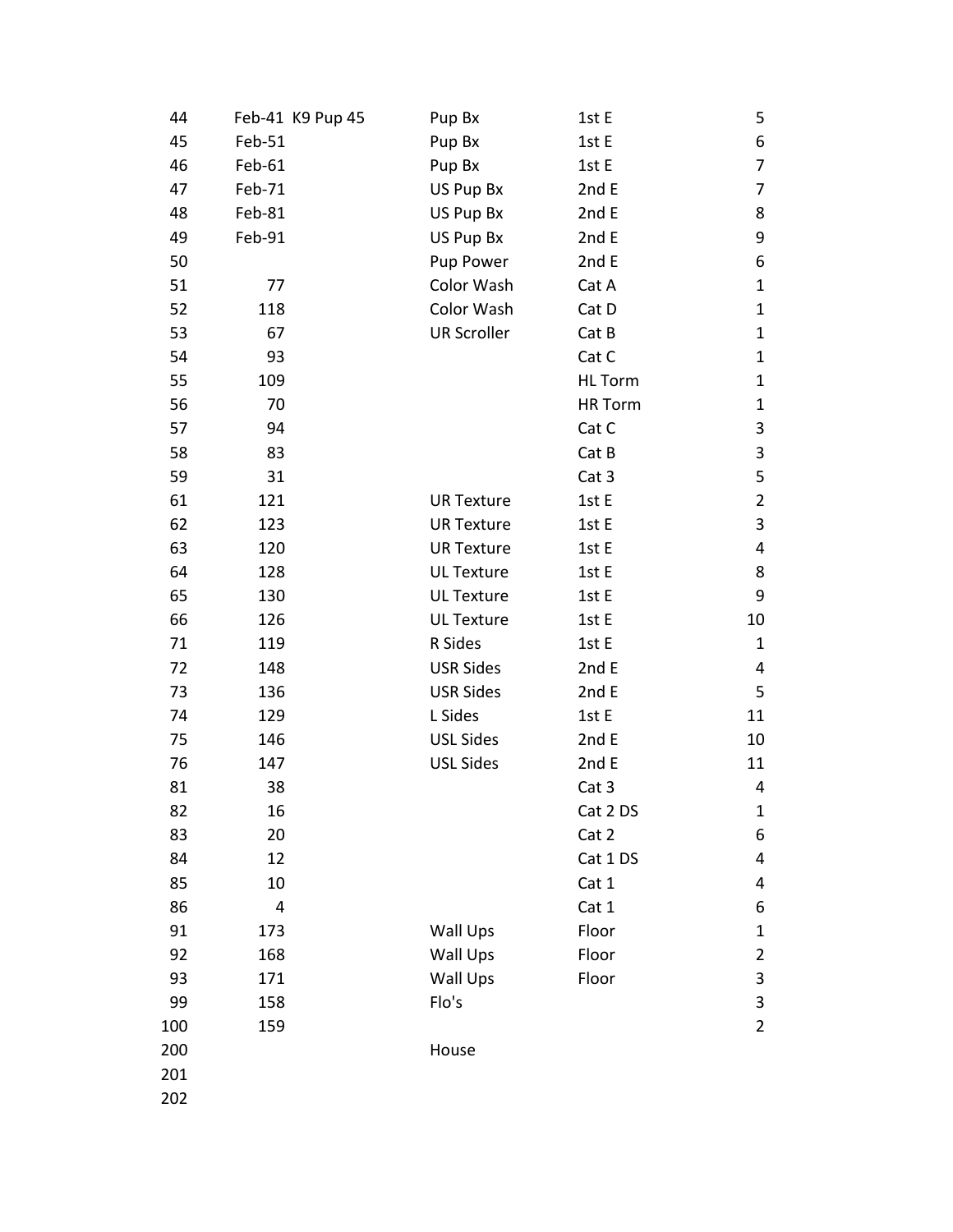| 203 |     |       |              |
|-----|-----|-------|--------------|
| 204 |     |       |              |
|     | 158 | Flo's | $\mathbf{1}$ |